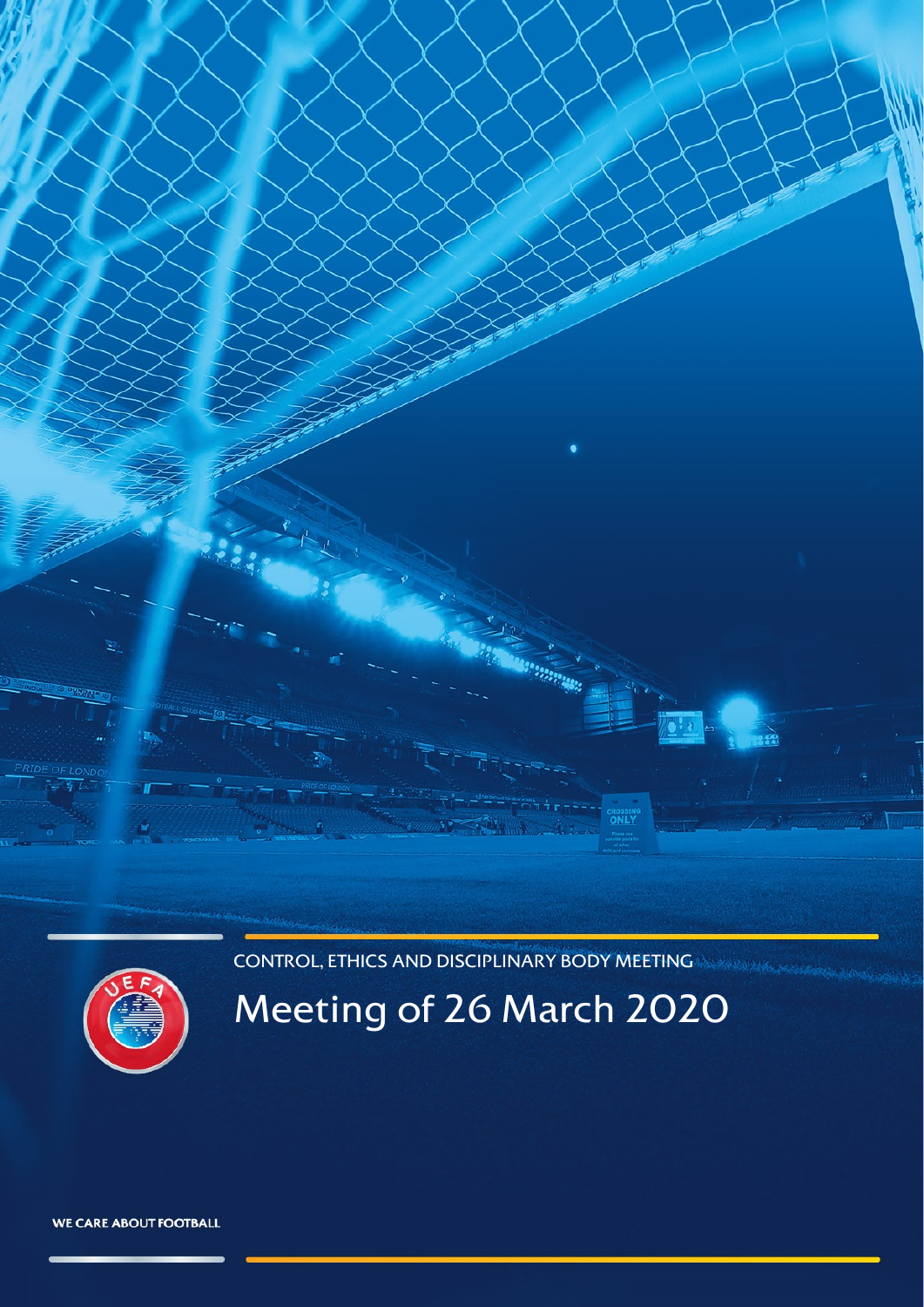Dear Sir or Madam,

We are pleased to provide you with the operative parts of the decisions taken by the UEFA Control, Ethics and Disciplinary Body (CEDB) on 26 March 2020.

If a decision with grounds is issued, that full decision will be made available in the case law section of this website as soon as it becomes final and binding.

To navigate this document, you can click on the name of a case in the contents to jump to that particular decision and click on the header at the top of any page to return to the contents.

We trust this document will be of interest.

Yours faithfully,

**UEFA**

Aug les

**Angelo Rigopoulos Jacques Bondallaz Managing Director of Integrity & Regulatory Chief of Regulatory & Disciplinary**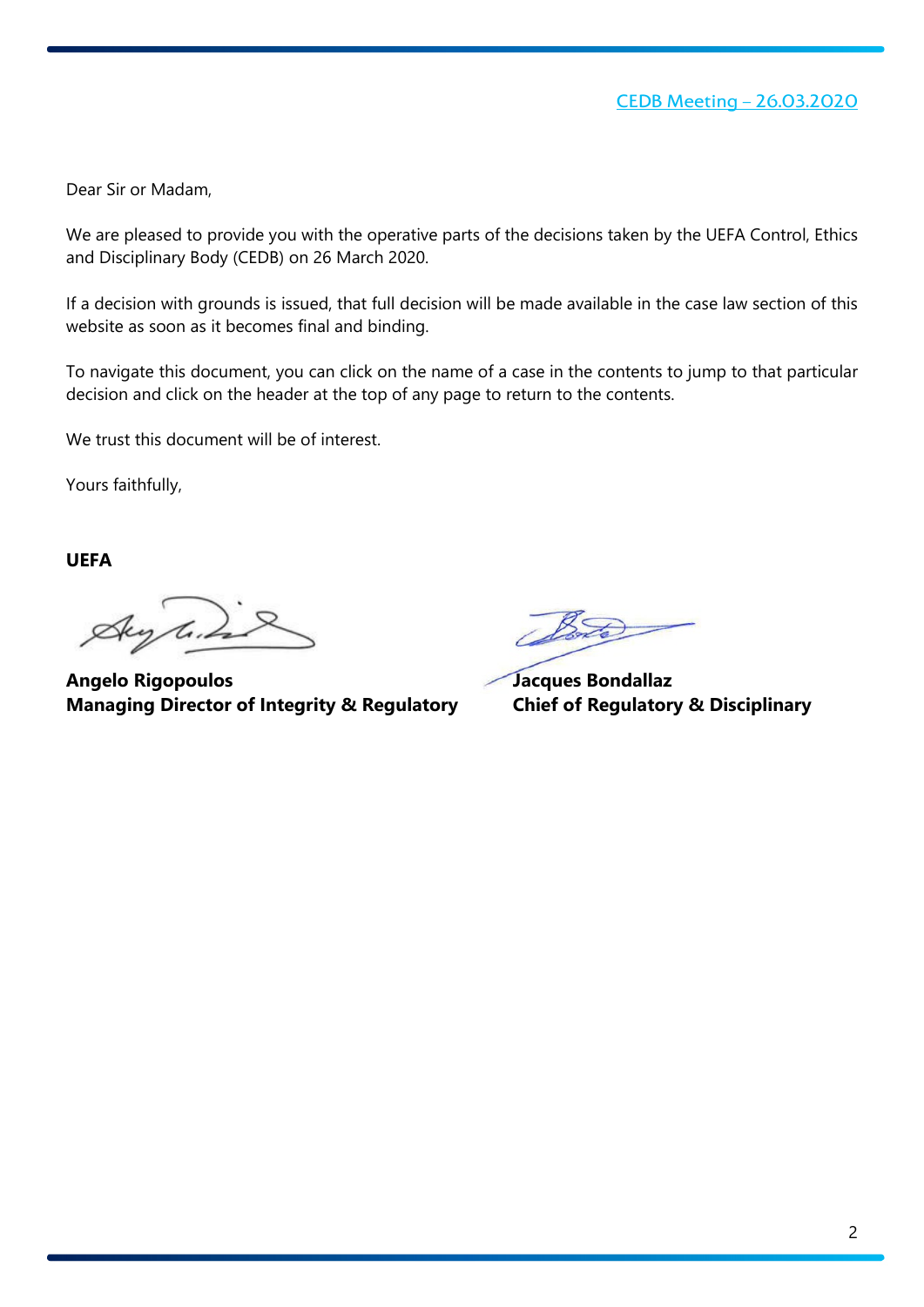# <u>CEDB Meeting - 26.03.2020</u>

## **Contents**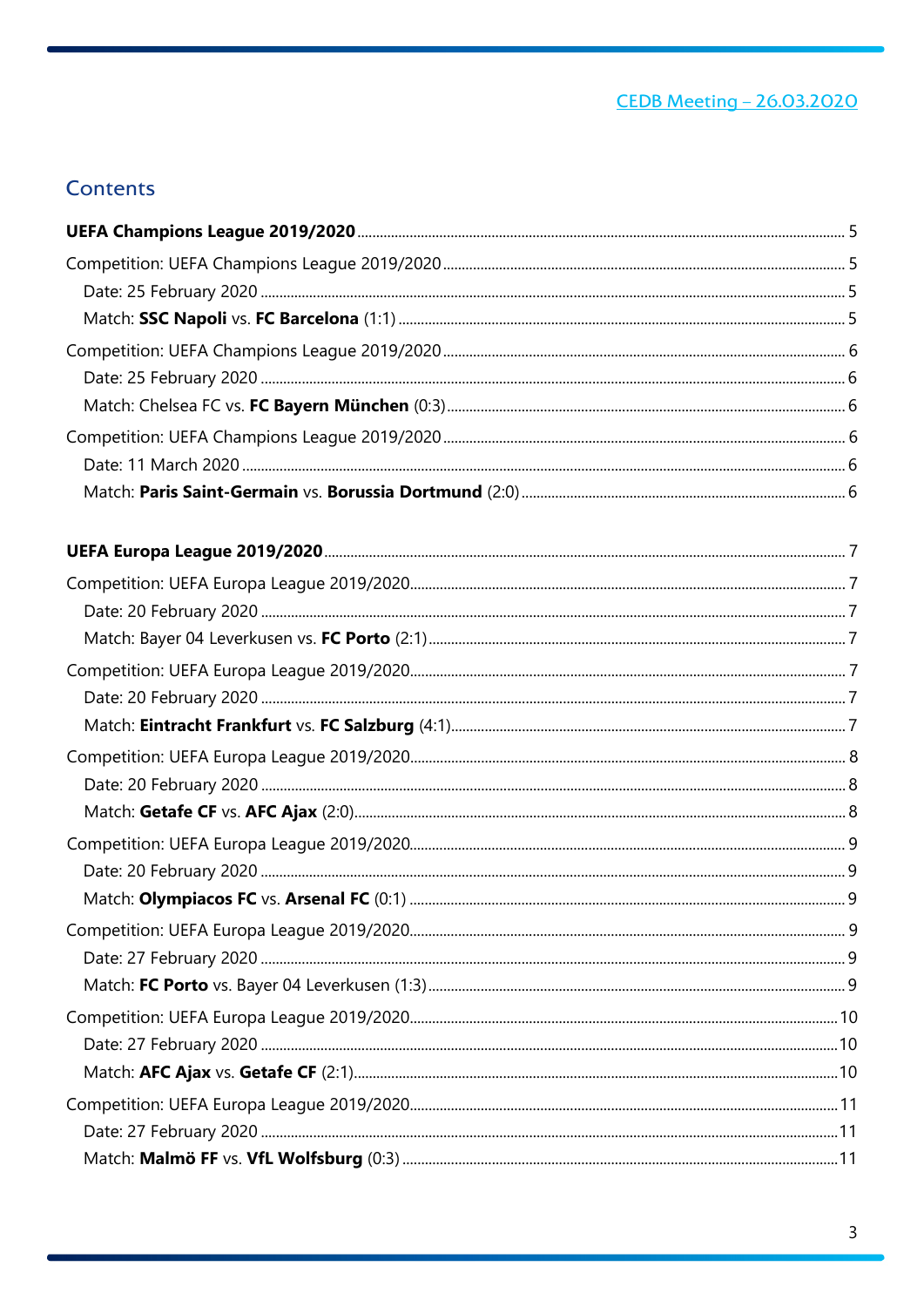# **CEDB Meeting - 26.03.2020**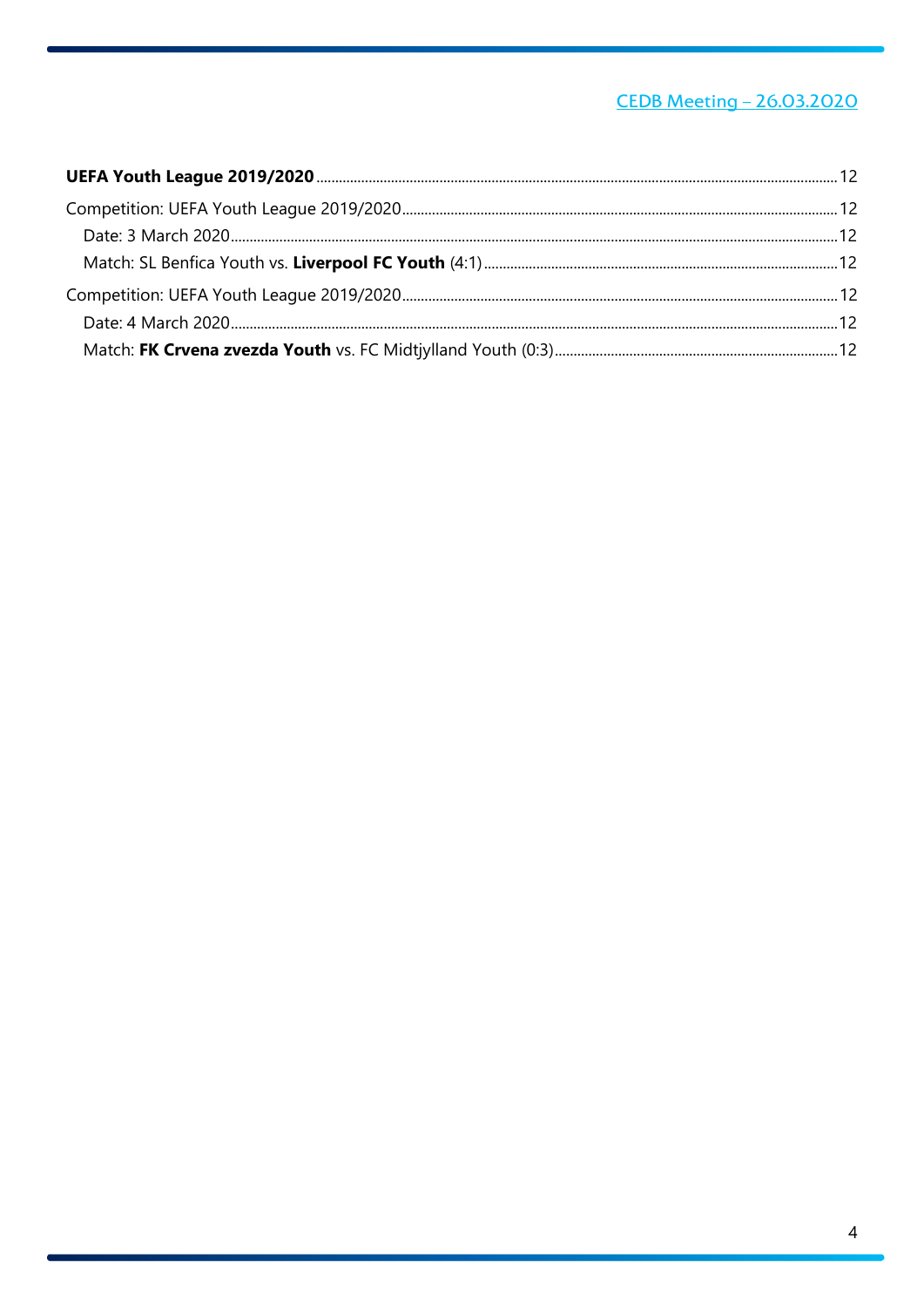### <span id="page-4-0"></span>**UEFA Champions League 2019/2020**

<span id="page-4-2"></span><span id="page-4-1"></span>Competition: UEFA Champions League 2019/2020 Date: 25 February 2020 Match: **SSC Napoli** vs. **FC Barcelona** (1:1)

### <span id="page-4-3"></span>**SSC Napoli**

Charges :

- Use of laser pointers Art. 16 (2) (d) DR
- Late kick-off Art. 11 (2) (h) DR
- Late kick-off (Mr. Gennaro Gattuso) Art. 11 (2) (h) DR

#### Decision:

The Control, Ethics and Disciplinary Body has decided:

- To fine SSC Napoli €12,000 for the use of laser pointers.
- To fine SSC Napoli €15,000 for being responsible for the late kick-off.
- The above fines in the total amount of €27,000 must be paid within 90 days of communication of this decision.
- To warn SSC Napoli coach, Gennaro Gattuso, for being responsible for the late kick-off.
- SSC Napoli ensures that its coach is personally informed of this decision.

### **FC Barcelona**

Charges :

- Late kick-off Art. 11 (2) (h) DR
- Late kick-off (Mr. Enrique Setien Solar) Art. 11 (2) (h) DR
- Improper conduct of the team Art. 15 (4) DR

#### Decision:

- To close disciplinary proceedings against FC Barcelona for the improper conduct of the team.
- To fine FC Barcelona  $£15,000$  for being responsible for the late kick-off.
- The above fine must be paid within 90 days of communication of this decision.
- To warn FC Barcelona coach, Enrique Setien Solar, for being responsible for the late kick-off.
- FC Barcelona ensures that its coach is personally informed of this decision.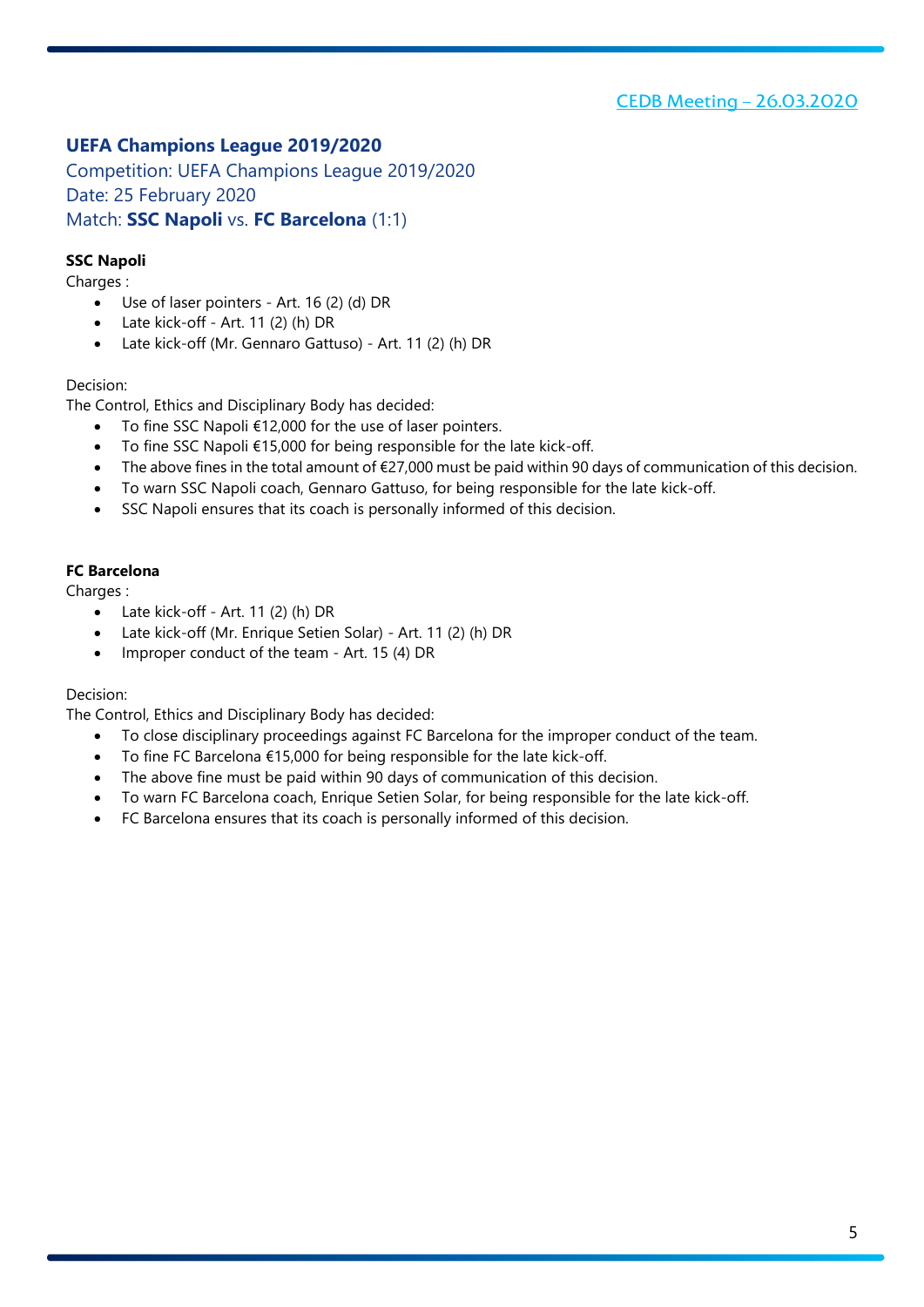### [CEDB Meeting –](#page-0-0) 26.03.2020

### <span id="page-5-2"></span><span id="page-5-1"></span><span id="page-5-0"></span>Competition: UEFA Champions League 2019/2020 Date: 25 February 2020 Match: Chelsea FC vs. **FC Bayern München** (0:3)

### **FC Bayern München**

Charges :

- Transmitting a provocative message of an offensive nature Art. 16 (2) (e) DR
- Crowd disturbances Art. 16 (2) (h) DR

### Decision:

The Control, Ethics and Disciplinary Body has decided:

- To fine FC Bayern München €20,000 for transmitting a provocative message of an offensive nature.
- To fine FC Bayern München €20,000 for the crowd disturbances.
- The above fines in the total amount of  $€40,000$  must be paid within 90 days of communication of this decision.

### <span id="page-5-3"></span>Competition: UEFA Champions League 2019/2020

### <span id="page-5-4"></span>Date: 11 March 2020

### <span id="page-5-5"></span>Match: **Paris Saint-Germain** vs. **Borussia Dortmund** (2:0)

### **Paris Saint-Germain**

Charges :

• Improper conduct of the team - Art. 15 (4) DR

#### Decision:

The Control, Ethics and Disciplinary Body has decided:

• To warn Paris Saint-Germain for the improper conduct of the team.

#### **Borussia Dortmund**

Charges :

• Unsporting conduct (Emre Can) - Art. 15 (1) (a) (v) DR

#### Decision:

- To suspend the Borussia Dortmund player, Emre Can, for two (2) UEFA club competition matches for which he would be otherwise eligible, for unsporting conduct.
- Borussia Dortmund ensures that the player is personally informed of this decision.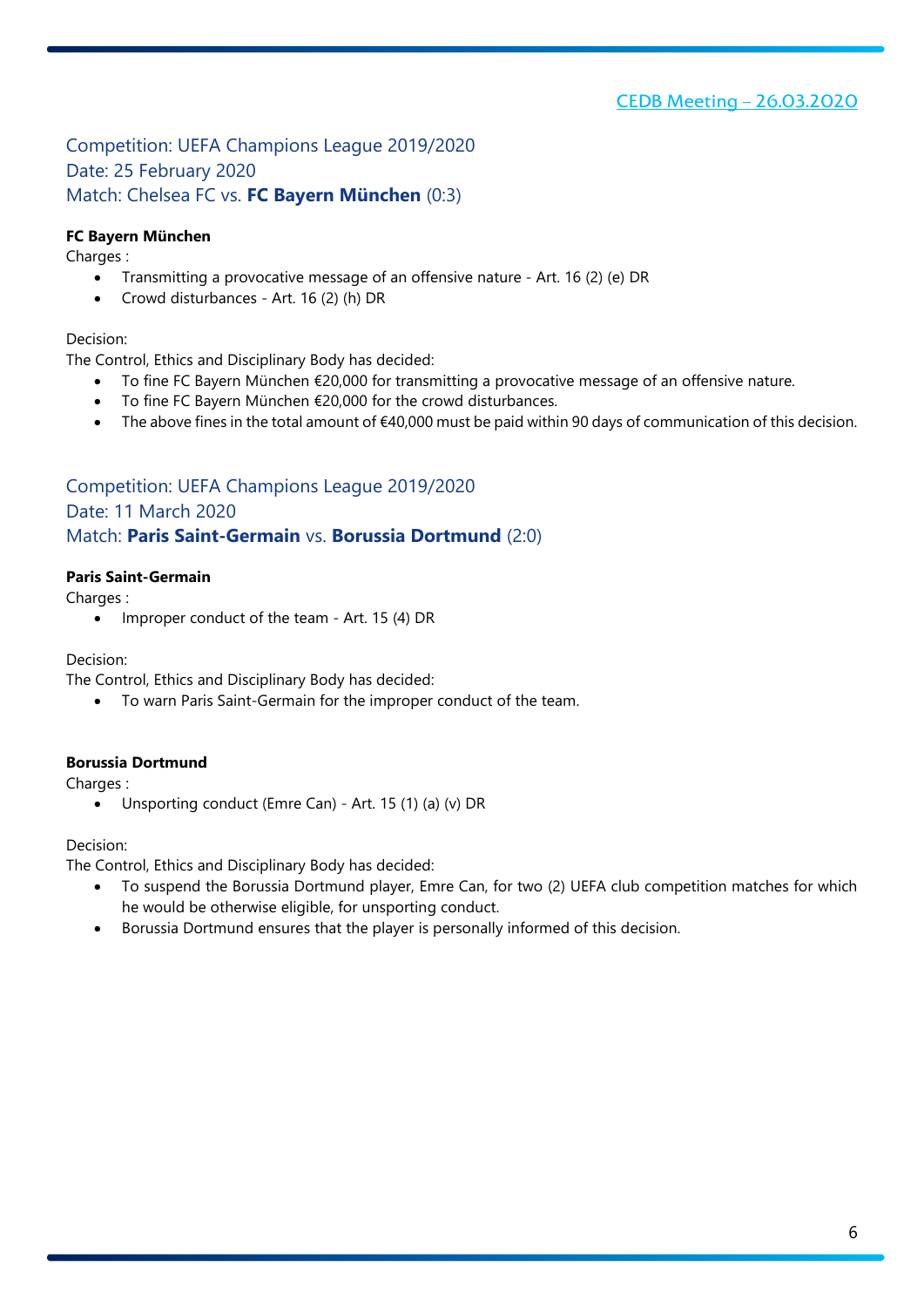### <span id="page-6-0"></span>**UEFA Europa League 2019/2020**

<span id="page-6-2"></span><span id="page-6-1"></span>Competition: UEFA Europa League 2019/2020 Date: 20 February 2020 Match: Bayer 04 Leverkusen vs. **FC Porto** (2:1)

### <span id="page-6-3"></span>**FC Porto**

Charges :

- Late kick-off Art. 11 (2) (h) DR
- Late kick-off (Marceneiro Da Conceição Sergio Paulo) Art. 11 (2) (h) DR

### Decision:

The Control, Ethics and Disciplinary Body has decided:

- To fine FC Porto €35,000 for being responsible for the late kick-off.
- The above fine must be paid within 90 days of communication of this decision.
- To close disciplinary proceedings against FC Porto coach, Marceneiro Da Conceição Sergio Paulo, for the late kick-off.
- FC Porto ensures that its coach is personally informed of this decision.

### <span id="page-6-5"></span><span id="page-6-4"></span>Competition: UEFA Europa League 2019/2020 Date: 20 February 2020 Match: **Eintracht Frankfurt** vs. **FC Salzburg** (4:1)

### <span id="page-6-6"></span>**Eintracht Frankfurt**

Charges :

- Illicit banner Art. 16 (2) (e) DR
- Blocking of public passageways Art. 38 Safety and Security Regulations
- Bringing UEFA into disrepute Art. 11 (2) (d) DR

#### Decision:

The Control, Ethics and Disciplinary Body has decided:

- To fine Eintracht Frankfurt €15,000 for transmitting a provocative message of an offensive nature.
- To fine Eintracht Frankfurt €10,000 for bringing UEFA into disrepute.
- To fine Eintracht Frankfurt €32,000 for the blocking of public passageways.
- The above fines in the total amount of €57,000 must be paid within 90 days of communication of this decision.

### **FC Salzburg**

Charges :

• Setting off fireworks - Art. 16 (2) (c) DR

#### Decision:

- To fine FC Salzburg  $£2,000$  for setting off fireworks.
- The above fine must be paid within 90 days of communication of this decision.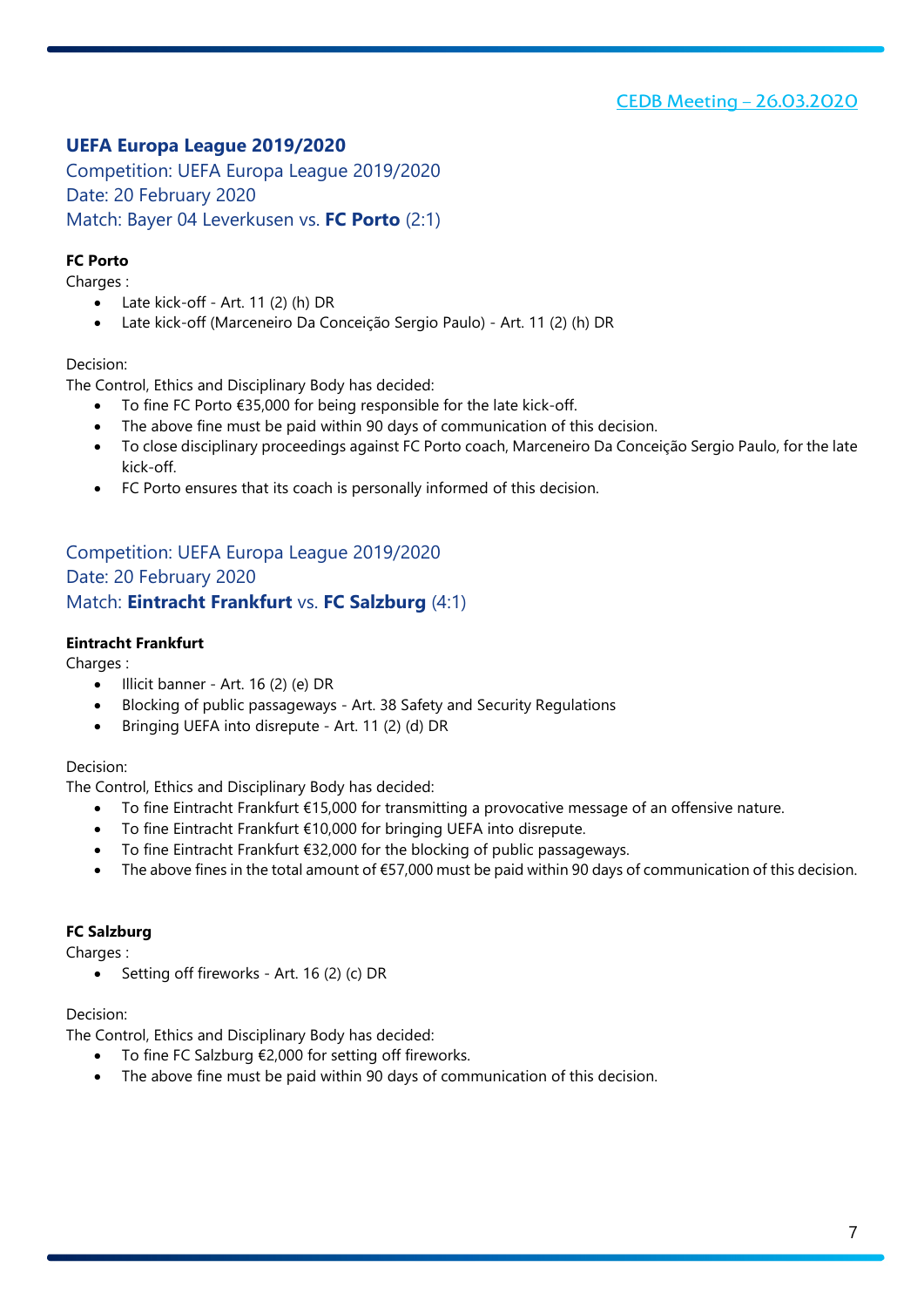<span id="page-7-1"></span><span id="page-7-0"></span>Competition: UEFA Europa League 2019/2020 Date: 20 February 2020 Match: **Getafe CF** vs. **AFC Ajax** (2:0)

### <span id="page-7-2"></span>**Getafe CF**

Charges :

• Blocking of public passageways - Art. 38 Safety and Security Regulations

Decision:

The Control, Ethics and Disciplinary Body has decided:

- To fine Getafe CF €8,000 for the blocking of public passageways.
- The above fine must be paid within 90 days of communication of this decision.

### **AFC Ajax**

Charges :

- Throwing of objects Art. 16 (2) (b) DR
- Acts of damage Art. 16 (2) (f) DR

### Decision:

- To fine AFC Ajax €25,000 for the throwing of objects.
- To fine AFC Ajax €15,500 for the acts of damage.
- The above fines in the total amount of €40,500 must be paid within 90 days of communication of this decision.
- To order AFC Ajax to contact Getafe CF within 30 days for the settlement of the damages caused by its supporters, i.e. for the 10 damaged seats.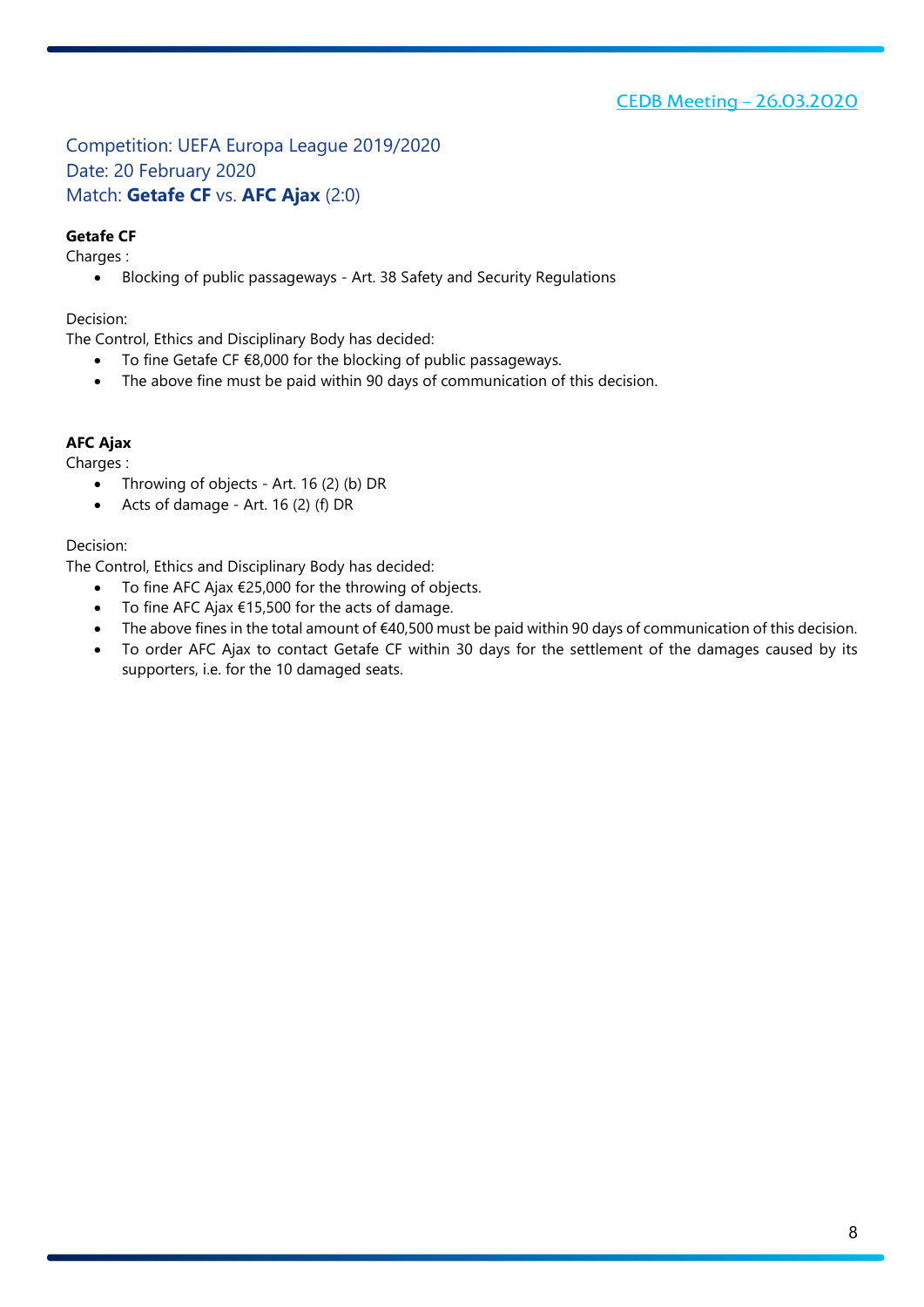### <span id="page-8-1"></span><span id="page-8-0"></span>Competition: UEFA Europa League 2019/2020 Date: 20 February 2020 Match: **Olympiacos FC** vs. **Arsenal FC** (0:1)

### <span id="page-8-2"></span>**Olympiacos FC**

Charges :

- Blocking of public passageways Art. 38 Safety and Security Regulations
- Insufficient organisation (retained supporters) Art. 46.01(c) Safety and Security Regulations

### Decision:

The Control, Ethics and Disciplinary Body has decided:

- To warn Olympiacos FC for the retention of the away supporters in the stadium.
- To fine Olympiacos FC  $E$ 24,000 for the blocking of public passageways.
- The above fine must be paid within 90 days of communication of this decision.

### **Arsenal FC**

Charges :

• Late arrival of the team - Art. 39.02 UEFA Europa League Regulations

Decision:

The Control, Ethics and Disciplinary Body has decided:

• To warn Arsenal FC for the late arrival of the team.

### <span id="page-8-4"></span><span id="page-8-3"></span>Competition: UEFA Europa League 2019/2020 Date: 27 February 2020 Match: **FC Porto** vs. Bayer 04 Leverkusen (1:3)

### <span id="page-8-5"></span>**FC Porto**

Charges :

- Improper conduct of the team Art. 15 (4) DR
- Blocking of public passageways Art. 38 Safety and Security Regulations
- Assault (Mr. Santos Francisco Das Chagas Soares) Art. 15 (1) (e) DR

#### Decision:

- To fine FC Porto €10,000 for the improper conduct of the team.
- To fine FC Porto €18,000 for the blocking of public passageways.
- The above fines in the total amount of €28,000 must be paid within 90 days of communication of this decision.
- To suspend FC Porto player, Santos Francisco Das Chagas Soares, for three (3) UEFA club competition matches for which he would be otherwise eligible, for assaulting another player.
- FC Porto ensures that its player is personally informed of this decision.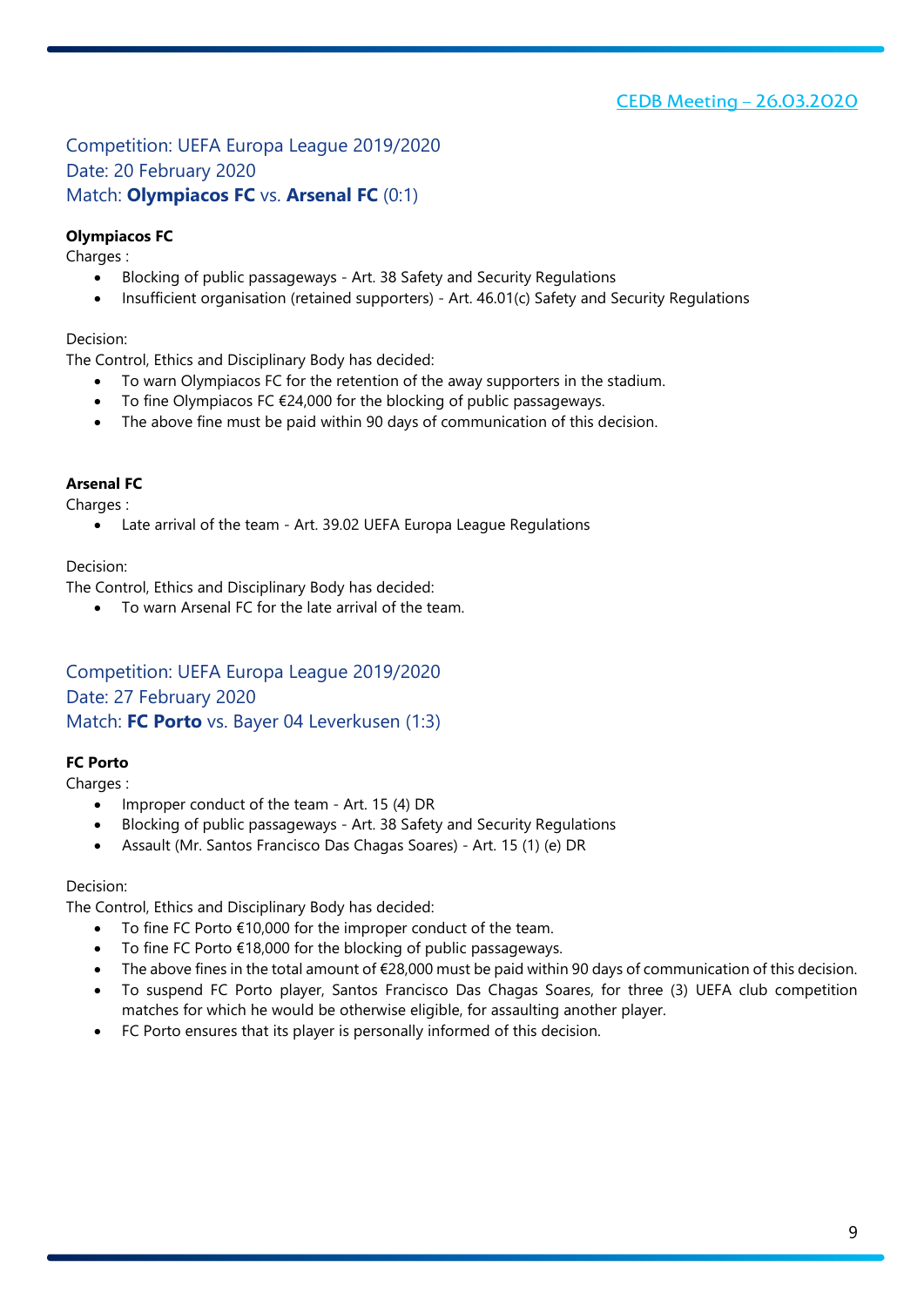<span id="page-9-1"></span><span id="page-9-0"></span>Competition: UEFA Europa League 2019/2020 Date: 27 February 2020 Match: **AFC Ajax** vs. **Getafe CF** (2:1)

### <span id="page-9-2"></span>**AFC Ajax**

Charges :

- Improper conduct of the team Art. 15 (4) DR
- Throwing of objects Art. 16 (2) (b) DR

### Decision:

The Control, Ethics and Disciplinary Body has decided:

- To fine AFC Ajax €11,000 for the improper conduct of the team.
- To fine AFC Ajax €12,750 for the throwing of objects.
- The above fines in the total amount of €23,750 must be paid within 90 days of communication of this decision.

### **Getafe CF**

Charges :

• Improper conduct of the team - Art. 15 (4) DR

### Decision:

- To fine Getafe CF €7,000 for the improper conduct of the team.
- The above fine must be paid within 90 days of communication of this decision.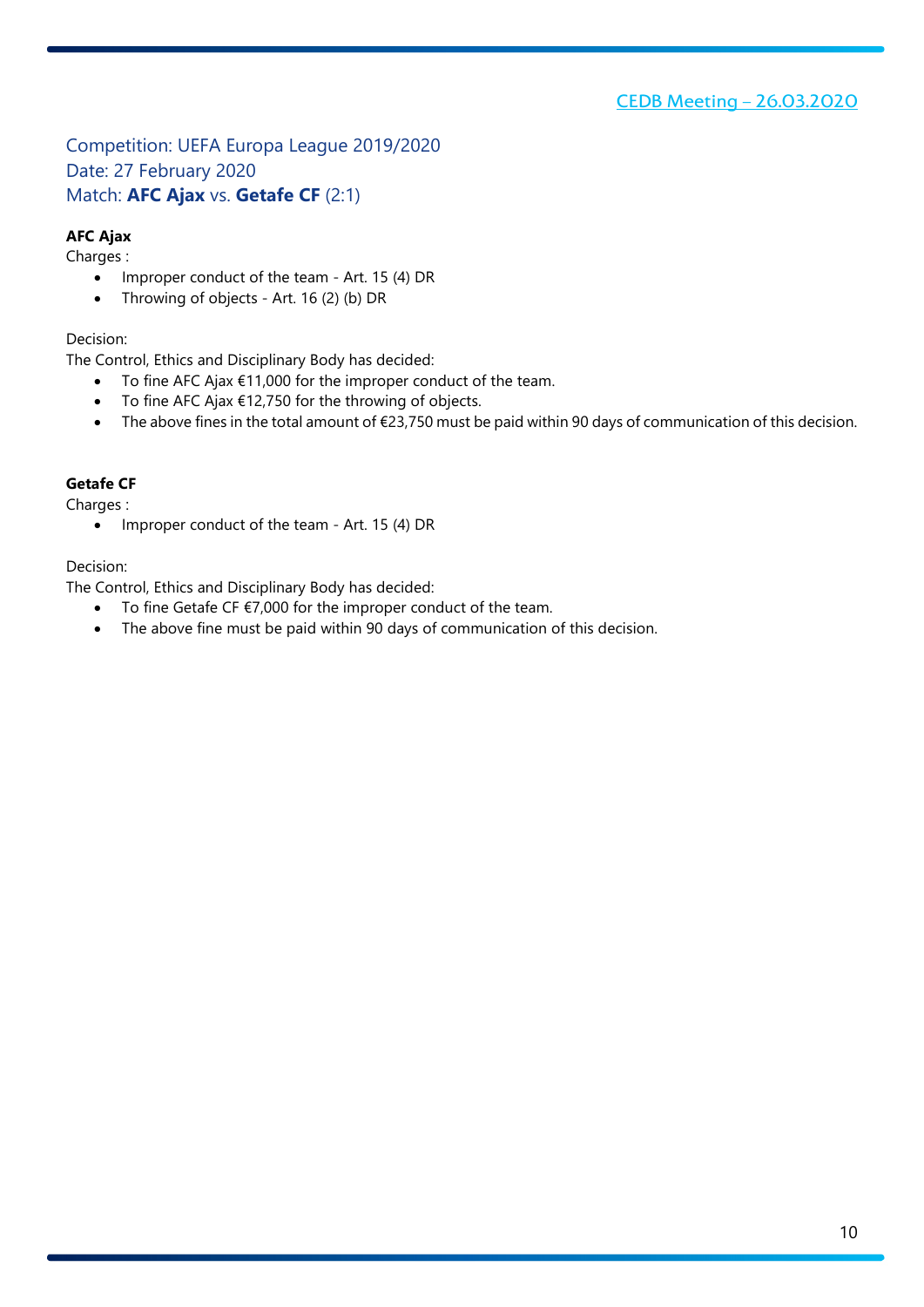### <span id="page-10-1"></span><span id="page-10-0"></span>Competition: UEFA Europa League 2019/2020 Date: 27 February 2020 Match: **Malmö FF** vs. **VfL Wolfsburg** (0:3)

### <span id="page-10-2"></span>**Malmö FF**

Charges :

- Throwing of objects Art. 16 (2) (b) DR
- Blocking of public passageways Art. 38 Safety and Security Regulations
- Insufficient screening and searching of spectators Art. 33 (2) (b) Safety and Security Regulations

### Decision:

The Control, Ethics and Disciplinary Body has decided:

- To fine Malmö FF  $E$ 9,125 for the throwing of objects.
- To fine Malmö FF €18,000 for the blocking of public passageways.
- The above fines in the total amount of  $\epsilon$  27,125 must be paid within 90 days of communication of this decision.
- To close the proceedings against Malmö FF for insufficient screening and searching of spectators.

### **VfL Wolfsburg**

Charges :

- Throwing of objects Art. 16 (2) (b) DR
- Setting off fireworks Art. 16 (2) (c) DR
- Crowd disturbances Art. 16 (2) (h) DR

### Decision:

- To fine VfL Wolfsburg-Fußball €2,750 for throwing of objects.
- To fine VfL Wolfsburg-Fußball €10,000 for crowd disturbances, i.e. supporters entering the area around the pitch.
- To fine VfL Wolfsburg-Fußball €36,500 for setting off fireworks.
- The above fines in the total amount of  $€49,250$  must be paid within 90 days of communication of this decision.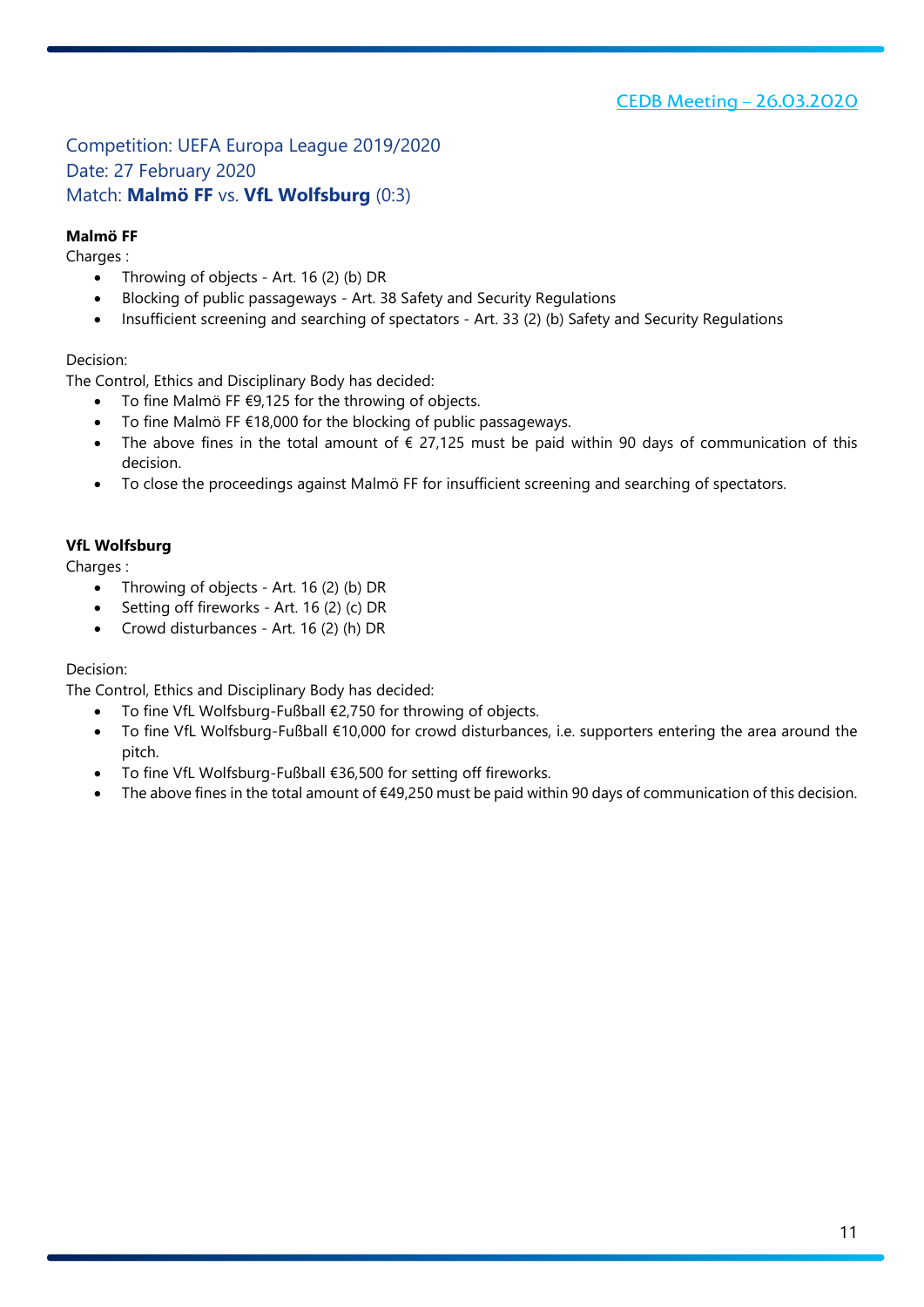### <span id="page-11-0"></span>**UEFA Youth League 2019/2020**

<span id="page-11-2"></span><span id="page-11-1"></span>Competition: UEFA Youth League 2019/2020 Date: 3 March 2020 Match: SL Benfica Youth vs. **Liverpool FC Youth** (4:1)

### <span id="page-11-3"></span>**Liverpool FC Youth**

Charges :

- Illicit number of people on the bench Art 34.01 UEFA Youth League Regulations
- Assaulting another player (Clarkson Leighton) Art. 15 (1) (e) DR

### Decision:

The Control, Ethics and Disciplinary Body has decided:

- To warn Liverpool FC Youth for the illicit number of people on its bench.
- To suspend the Liverpool Football Club Youth player Clarkson Leighton for three (3) UEFA club competition matches for which he would be otherwise eligible, for assaulting another player.
- Liverpool FC Youth ensures the player is personally informed of this decision.

### <span id="page-11-5"></span><span id="page-11-4"></span>Competition: UEFA Youth League 2019/2020 Date: 4 March 2020 Match: **FK Crvena zvezda Youth** vs. FC Midtjylland Youth (0:3)

### <span id="page-11-6"></span>**FK Crvena zvezda Youth**

Charges :

- Blocking of public passageways Art. 38 Safety and Security Regulations
- Throwing of objects Art. 16 (2) (b) DR

#### Decision:

- To fine FK Crvena zvezda Youth €4,000 for the blocking of public passageways.
- To fine FK Crvena zvezda Youth €11,625 for the throwing of objects.
- The above fines in the total amount of €15,625 must be paid within 90 days of communication of this decision.